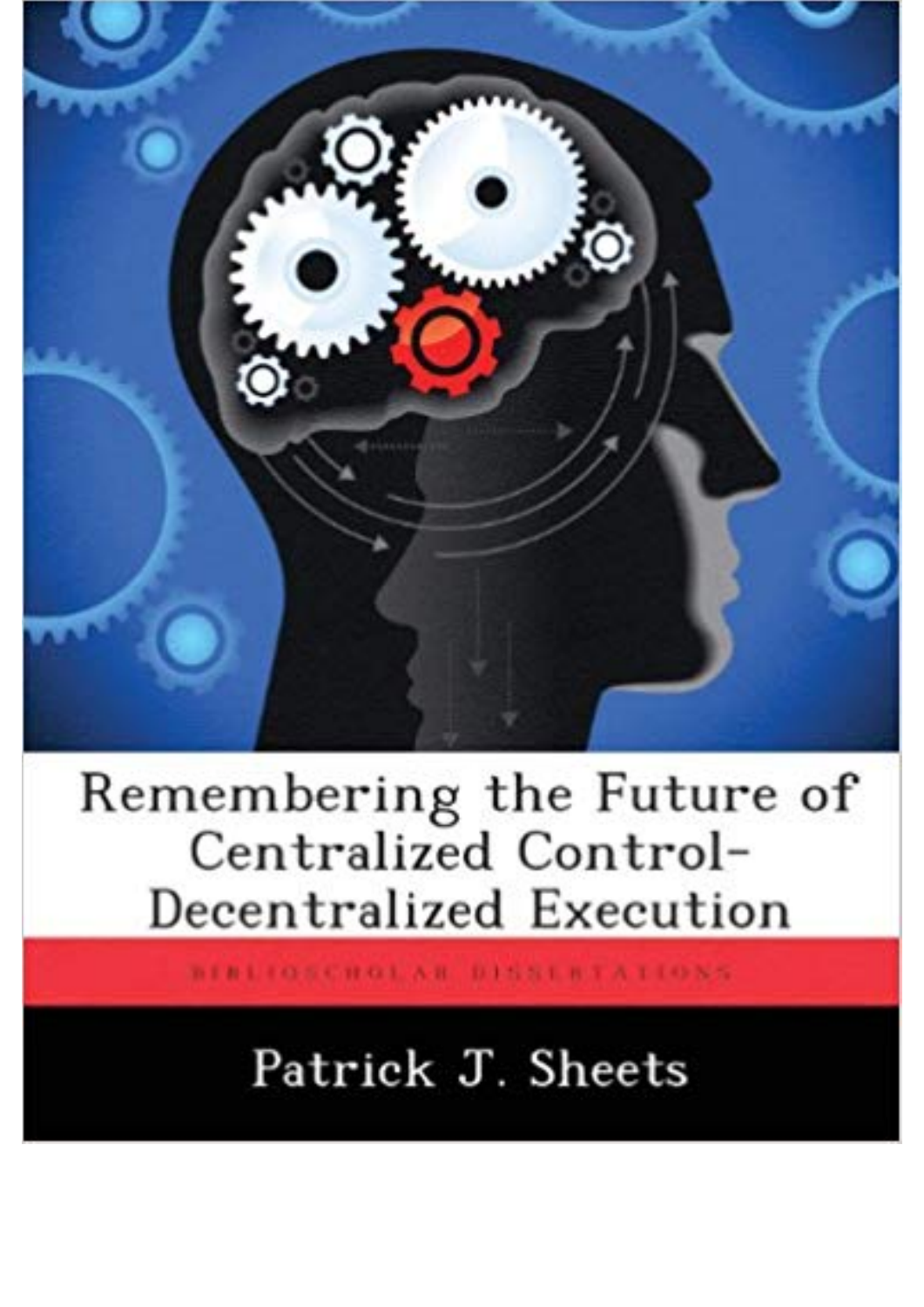**Patrick J. Sheets**

**Remembering the Future of Centralized Control-Decentralized Execution**

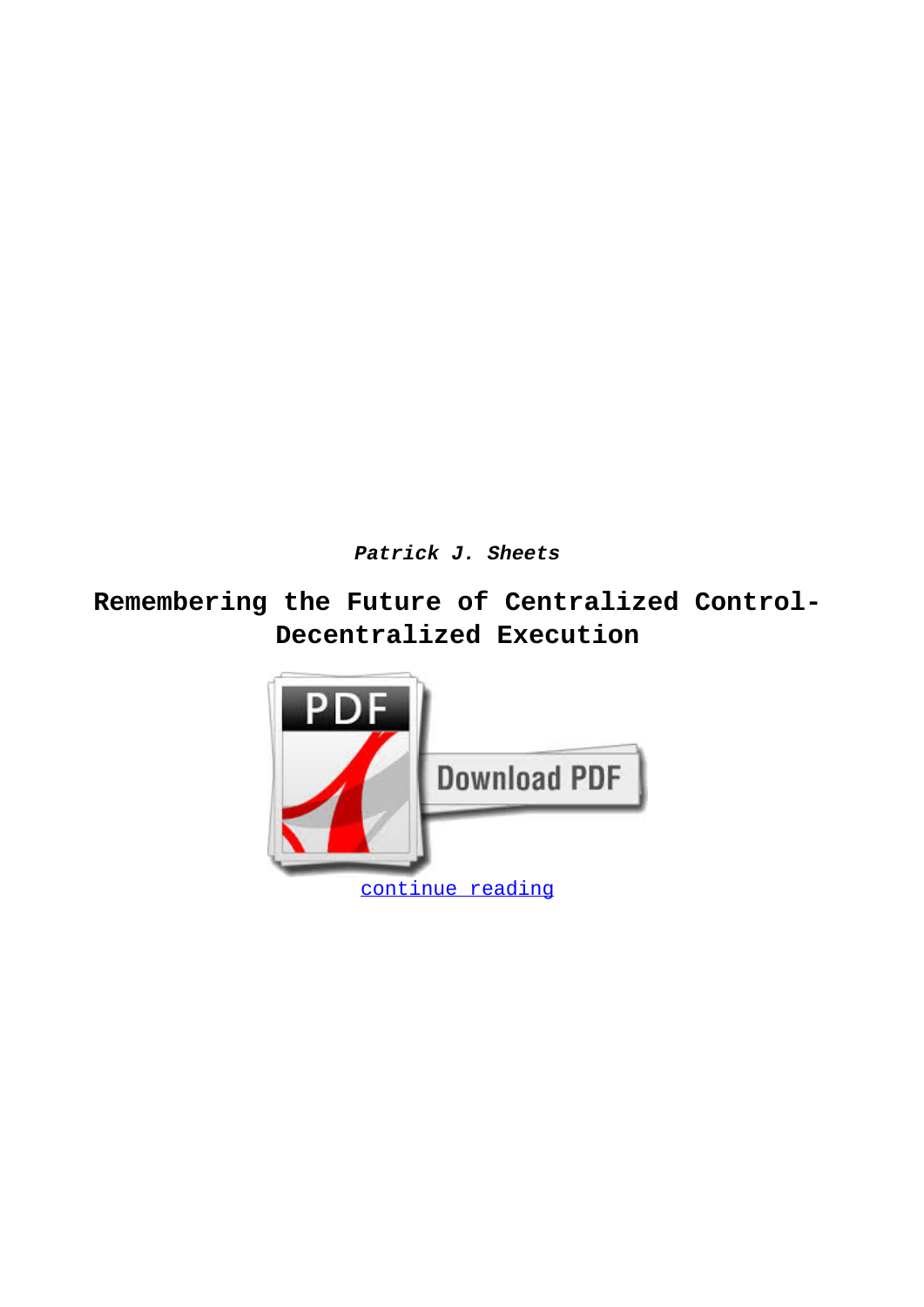The advent of technological advancements in computers and communications capability has resulted in a frightening tendency to centralize execution of armed service operations." Visualizing order and control of aerospace power in this manner, will highlight the importance of tactics, techniques and methods, and their relationship to decentralized execution caused by centralized control. The best way to look at the execution of C2 is to start with the effect desired within the battlespace and function backwards. As you examine this thesis, it is necessary to focus on this distinction. To understand the significance of the USAF C2 tenet of "centralized control-decentralized execution," one must know how C2 is normally executed, in contingency theaters of operation. The historic success of air flow and space power, since its 1st use as a militarily device, has devoted to the development of "centralized control and decentralized execution. This thesis will focus on order and control (C2) as a surgical procedure and show that the USAF order and control tenet of "centralized control-decentralized execution," is key to the achievement of current and long term command and control work concepts which should drive system development.



[continue reading](http://bit.ly/2Tge8Fv)